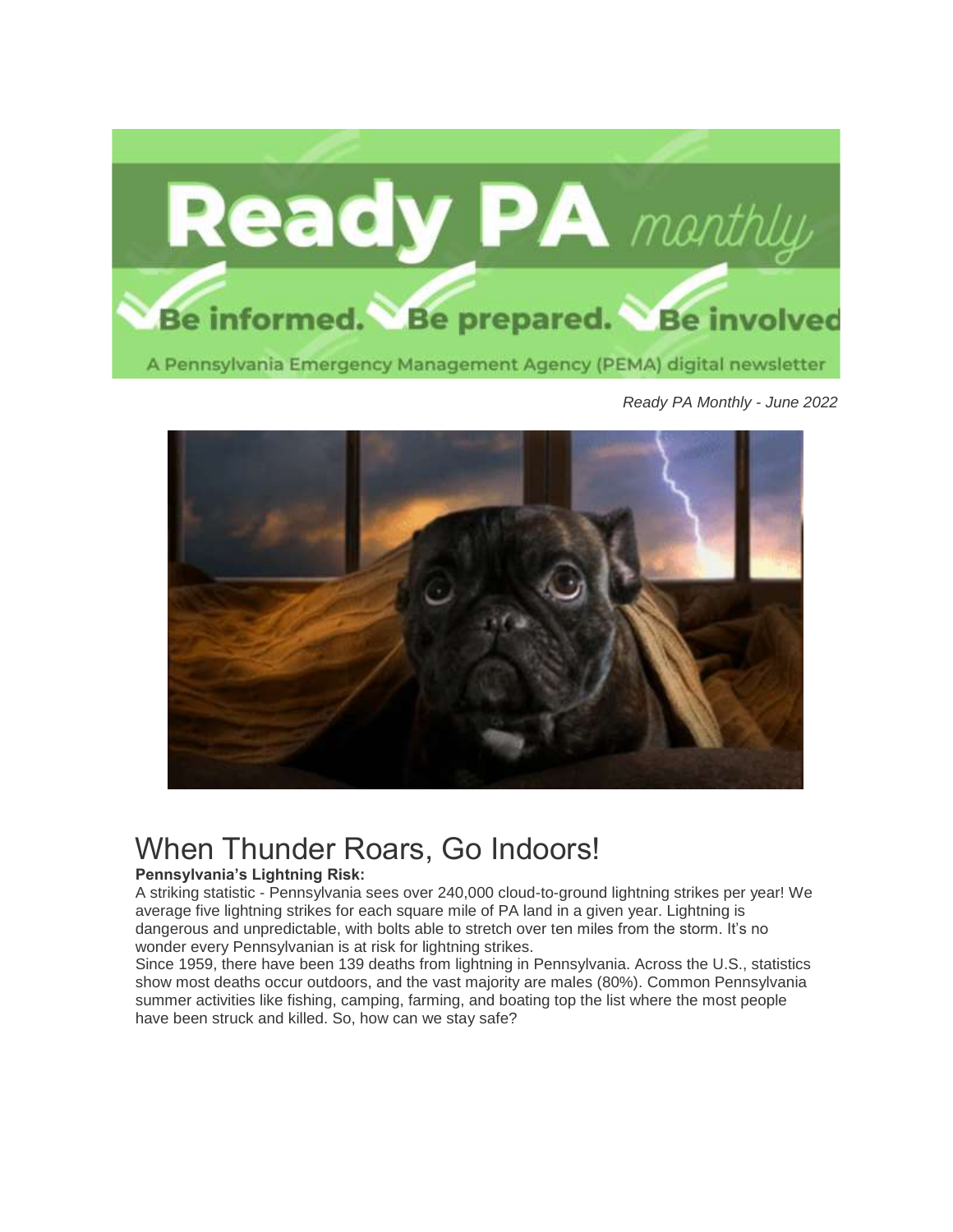### READ [MORE](https://t.e2ma.net/click/vupjie/nsiupyd/bzz2wl)

## Firework Safety

As millions of Pennsylvanians prepare to celebrate Independence Day, many will use fireworks to enhance their activities. But we all know that fireworks pose a real danger to personal safety and property. Approximately half of the injuries reported were burns, with the head, eyes, face, or ears being the most frequently impacted part of the body. Thirtysix percent of those injuries involved children under the age of 15.



- Never allow children to play with fireworks, even sparklers, which can burn at temperatures of at least 1200 degrees.
- Only allow adults to light fireworks one at a time, then quickly back away.
- Never point or throw fireworks at another person.
- Keep a bucket of water or garden hose handy in case of a fire.
- Never pick up or try to relight fireworks that have not fully ignited.
- After the fireworks have burned, thoroughly douse them with water before picking them up or disposing to prevent trash fires.
- Never use fireworks after consuming alcohol or other medications or substances that can impair judgment or the ability to react quickly to an emergency.
- Whether attending a professional display or using consumer fireworks, always remain at a safe distance from the ignition location.
- Be sensitive to neighbors and their pets, particularly if military veterans live nearby.

For more firework safety tips, visit the Office of State Fire Commissioner [here.](https://t.e2ma.net/click/vupjie/nsiupyd/7j12wl)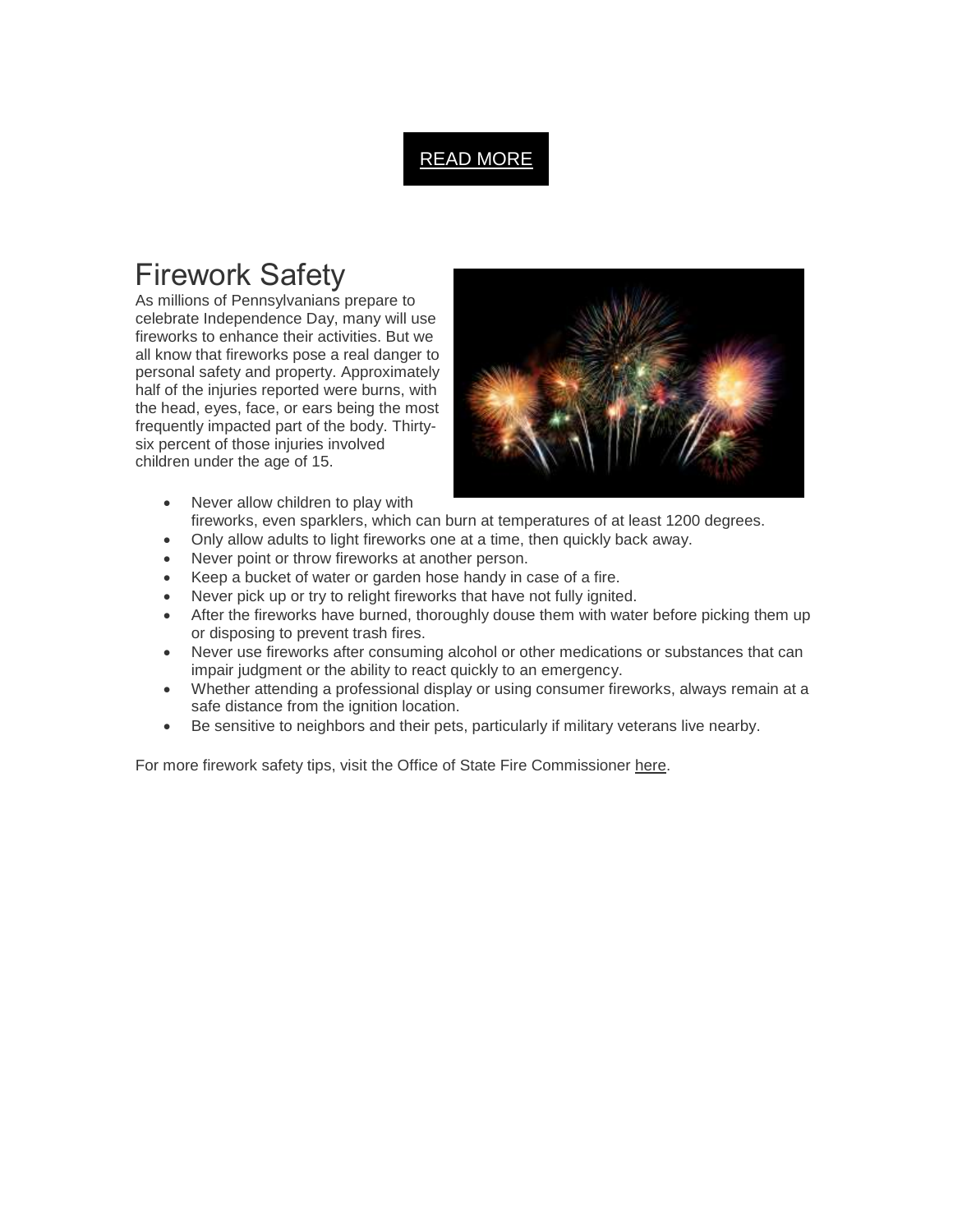# Summertime Fire Prevention & Backyard Safety

Summer is here, and as we journey outdoors to enjoy the season, we need to take a moment to think about how we can all be more fire safe at home and during recreation activities.

> Summer is the season of cookouts; grills should be checked for rust, insects, spiders, grease, and other debris before use.



- Worn gas hoses should be replaced.
- Never grill indoors, in a garage, breezeway, or carport. Grills should only be used 10 feet away from your house or any building.
- Likewise, firepits should be properly maintained and operated away from dead leaves and other flammable debris.

For more seasonal fire safety tips, visit the Office of State Fire Commissioner [here.](https://t.e2ma.net/click/vupjie/nsiupyd/3422wl)

# Free COVID-19 At-Home Tests

You can now order additional FREE COVID tests. Each household is eligible for an additional eight COVID-19 rapid antigen athome tests. Simply visit [COVIDTests.gov](https://t.e2ma.net/click/vupjie/nsiupyd/zp42wl) to get your free tests today.

This is the third round being offered, bringing the total number of free tests available to each household to 16.

As the highly transmissible subvariants of Omicron drive a rise in cases in parts of the country, free and accessible tests will help slow the spread of the virus.